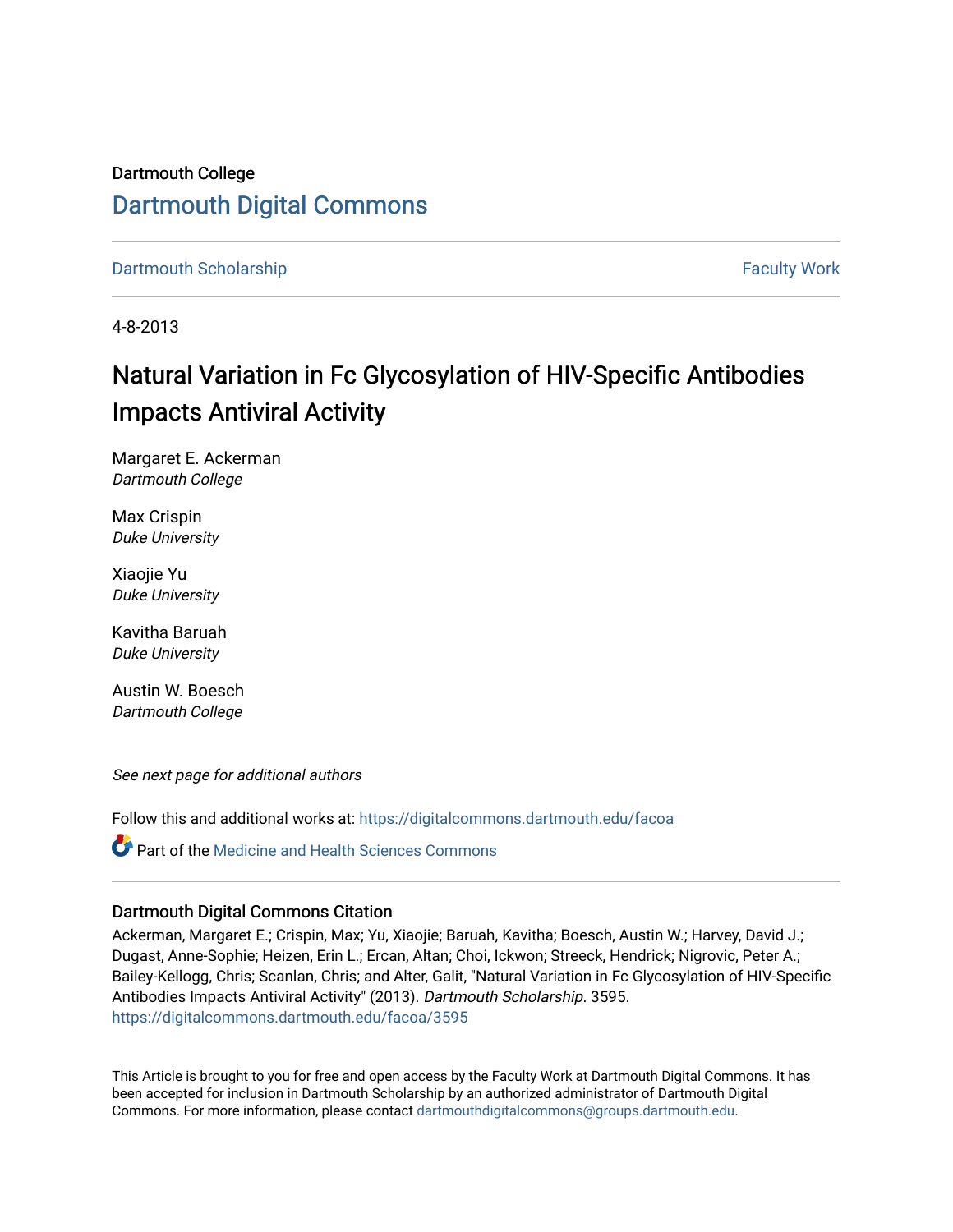# Authors

Margaret E. Ackerman, Max Crispin, Xiaojie Yu, Kavitha Baruah, Austin W. Boesch, David J. Harvey, Anne-Sophie Dugast, Erin L. Heizen, Altan Ercan, Ickwon Choi, Hendrick Streeck, Peter A. Nigrovic, Chris Bailey-Kellogg, Chris Scanlan, and Galit Alter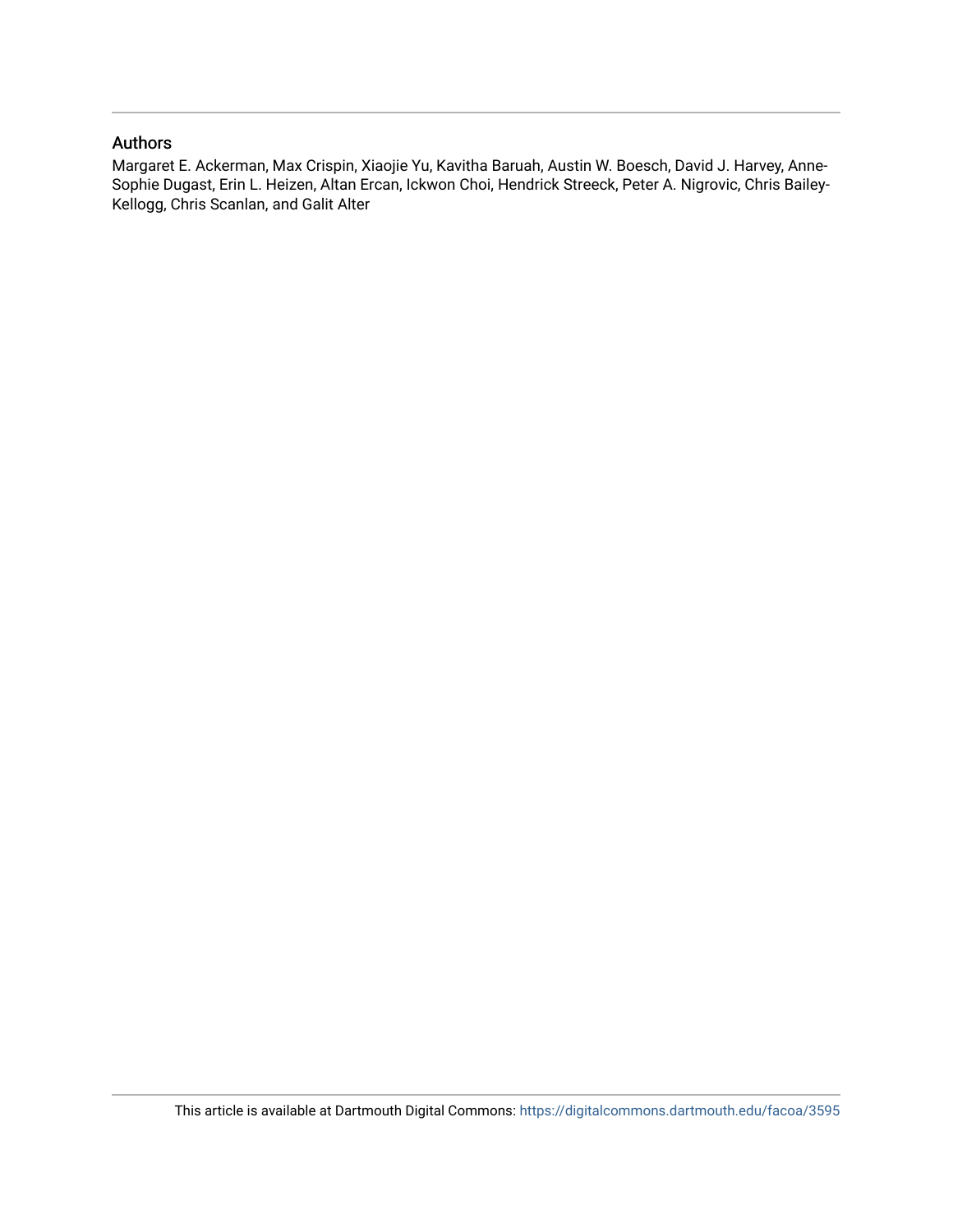

# Natural variation in Fc glycosylation of HIV-specific antibodies impacts antiviral activity

Margaret E. Ackerman,<sup>1</sup> Max Crispin,<sup>2</sup> Xiaojie Yu,<sup>2</sup> Kavitha Baruah,<sup>2</sup> Austin W. Boesch,<sup>1</sup> David J. Harvey,<sup>2</sup> Anne-Sophie Dugast,<sup>3</sup> Erin L. Heizen,<sup>4</sup> Altan Ercan,<sup>5</sup> Ickwon Choi,<sup>6</sup> Hendrik Streeck,<sup>3</sup> Peter A. Nigrovic,7 Chris Bailey-Kellogg,<sup>6</sup> Chris Scanlan,<sup>2</sup> and Galit Alter<sup>3</sup>

1Thayer School of Engineering, Dartmouth College, Hanover, New Hampshire, USA. 2Department of Biochemistry, University of Oxford, . Oxford, United Kingdom. <sup>3</sup>Ragon Institute of MGH, MIT, and Harvard University, Charlestown, Massachusetts, USA<br>Genter for Human Variation and Department of Medicine, Duke University School of Medicine, Durham, North Car Dartmouth College, Hanover, New Hampshire, USA. 7Division of Rheumatology, Immunology, and Allergy, Brigham and Women's Hospital, Boston, Massachusetts, USA.

**While the induction of a neutralizing antibody response against HIV remains a daunting goal, data from both natural infection and vaccine-induced immune responses suggest that it may be possible to induce antibodies with enhanced Fc effector activity and improved antiviral control via vaccination. However, the specific features of naturally induced HIV-specific antibodies that allow for the potent recruitment of antiviral activity and the means by which these functions are regulated are poorly defined. Because antibody effector functions are critically dependent on antibody Fc domain glycosylation, we aimed to define the natural glycoforms associated with robust Fc-mediated antiviral activity. We demonstrate that spontaneous control of HIV and improved antiviral activity are associated with a dramatic shift in the global antibody-glycosylation profile toward agalactosylated glycoforms. HIV-specific antibodies exhibited an even greater frequency of agalactosylated, afucosylated, and asialylated glycans. These glycoforms were associated with enhanced Fc-mediated reduction of viral replication and enhanced Fc receptor binding and were consistent with transcriptional profiling of glycosyltransferases in peripheral B cells. These data suggest that B cell programs tune antibody glycosylation actively in an antigen-specific manner, potentially contributing to antiviral control during HIV infection.**

#### **Introduction**

Despite the recent identification of novel monoclonal antibodies with exceptionally broad neutralization potencies, such neutralizing responses have been remarkably difficult to induce via vaccination. However, results from the RV144 vaccine trial, in which protection from infection was observed in 31% of vaccinees in the absence of neutralizing antibody responses and cytotoxic T cell responses, have reenergized interest in nonneutralizing antibody responses against HIV infection (1, 2). Beyond neutralization, antibodies are able to mediate a variety of additional effector functions through their capacity to recruit the innate immune system via Fc receptors (FcRs). Moreover, these antibodies are readily induced early in HIV infection, are enriched in long-term nonprogressors, and have been shown to provide protection in some models (3–7). However, the specific antibody characteristics that are associated with enhanced innate immune activity have yet to be defined. Based on strong genetic and clinical data from antibody therapeutics, as well as passive transfer and challenge studies in HIV, recruitment of innate immunity is a key factor in antibody activity in vivo, and, therefore, understanding these characteristics is likely to be important for vaccine development efforts.

**Conflict of interest:** The authors have declared that no conflict of interest exists. **Note regarding evaluation of this manuscript:** Manuscripts authored by scientists associated with Duke University, The University of North Carolina at Chapel Hill, Duke-NUS, and the Sanford-Burnham Medical Research Institute are handled not by members of the editorial board but rather by the science editors, who consult with selected external editors and reviewers.

**Citation for this article:** *J Clin Invest.* 2013;123(5):2183–2192. doi:10.1172/JCI65708.

The ability of antibodies to recruit innate immune effector cells is tunable, both in terms of the spectrum of innate immune cells recruited and the responses induced, ranging from proinflammatory to antiinflammatory depending on the specific FcRs engaged (8). Several antibody features determine innate immune recruiting capacity, including antibody titer, affinity, epitope specificity, and polyclonality, each playing a significant role in effector function by impacting the geometry and valency of the immune complexes formed. Because many of the innate immune receptors for antibodies are of low affinity, avid interactions are required to create multivalent immune complexes to cluster receptors and drive cellular activation (9). Furthermore, because these innate receptors are expressed on cellular surfaces, spatial arrangement of both antibody and receptor can have an impact on recognition and induction of effector functions (10, 11).

Beyond these variable domain features that modulate the potency of the humoral immune response, antibodies provide instructions to the innate immune system on how to clear complexed antigens via their Fc domain, providing an additional level of regulated control over antibody activity. Despite its nomenclature, the constant domain (Fc) of an antibody possesses a large number of possible states with regard to antibody potency. The 4 subclasses of IgG (IgG1, IgG2, IgG3, IgG4) vary somewhat in amino acid sequence but dramatically in their ability to bind innate immune receptors (12). Furthermore, within a given subclass, the inflammatory properties are more finely regulated by the specific glycan incorporated on Asn297 of the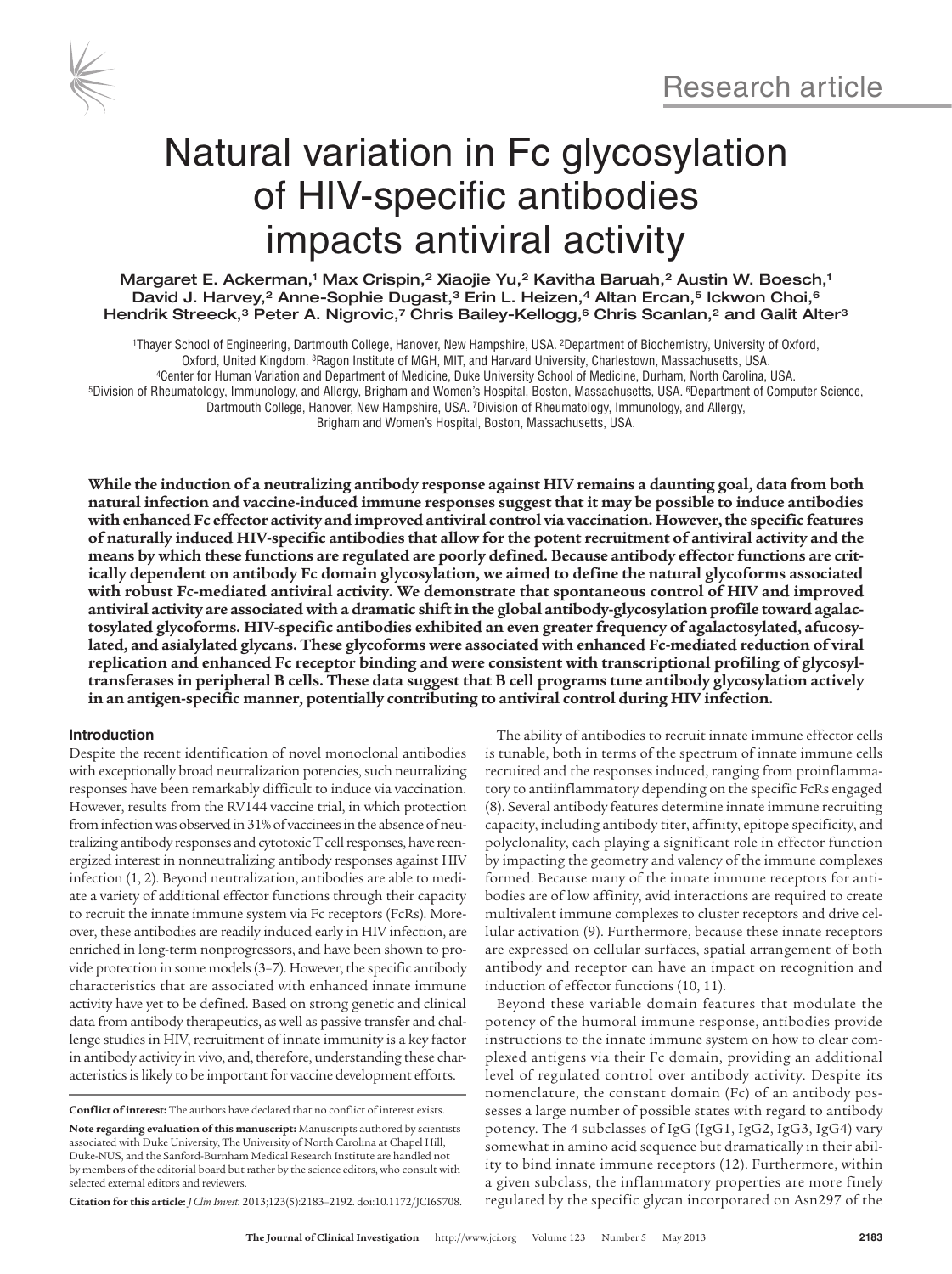heavy chain, which may be 1 of >30 sugar structures that greatly influences the affinity between IgG and FcRs or complement proteins (13). Glycosylation of the Fc domain critically modulates the ability of an antibody to interact with FcRs — permitting bidirectional control and tuning of an antibody's inflammatory or antiinflammatory activity and selective engagement of particular innate effector cell activities.

Global antibody glycosylation is altered in numerous disease states, and these alterations can be highly functionally relevant, as changes in fucose and sialic acid content can lead to a thousandfold improvement in the antibody-dependent cellular cytotoxicity (ADCC) activity or, conversely, grant antibodies antiinflammatory properties (14, 15). While a complete structure/function map of antibody glycans is lacking, the presence or absence of 3 specific sugar residues on this N-linked biantennary glycan dramatically modulates antibody interactions with FcR. Fucosylation of the mannose core impacts recognition by the activating FCGR3A (14); sialylation of terminal galactose groups is associated with antiinflammatory activity and reduced FcγR binding (15); and decreased galactosylation has been implicated in altered interactions with complement proteins (16). Previous work has shown that chronic progressive HIV infection is associated with an enrichment of antibodies with agalactosylated (G0) glycans (17), also associated with autoimmune relapse or flares (18).

The N-linked glycans found at Asn297 can be divided into 3 major classes: (a) G0 structures, which are agalactosylated and associated with inflammation; (b) G1 structures, which are singly galactosylated species abundant in healthy individuals; and (c) G2 structures, which possess 2 galactose groups and are associated with antiinflammatory activity, as they have an increased potential to be sialylated.

While neutralizing antibody responses emerge in only a fraction of HIV-infected individuals with progressive disease, innate immune recruiting antibodies, such as those able to elicit ADCC or, more broadly, antibody-dependent cellular viral inhibition (ADCVI) emerge in the majority of individuals able to spontaneously control HIV infection (3, 4). These data point to a potential role of these humoral immune responses in the control of infection. However, little is known about the biophysical properties of naturally produced antibodies that are able to potently recruit the antiviral activity of the innate immune system, and less is known about the degree of antibody glyco-variation in the context of infection, in which naturally induced glycovariants contribute most profoundly to antiviral control, or whether glyco-variation is actively harnessed by the immune system naturally to gain more effective control of infection. Here we report that while HIV infection is marked by a bulk antibody shift toward glycans associated with inflammation, spontaneous control of HIV is associated with the production of antigen-specific antibodies with unique glycoforms superbly tuned to recruit the antiviral activity of the innate immune system. These data suggest that unique antigen-specific B cell programs can result in skewed antibody glycosylation, which may contribute to potent antiviral control during progressive HIV infection.

#### **Results**

*Antiviral effector activity of antibodies from HIV-infected subjects*. To begin to define the specific humoral properties associated with the antiviral activity of innate immune recruiting antibodies, antibodies from patients with differential disease progression were

isolated from plasma and used in an ADCVI assay (19, 20), which measures both cytolytic and noncytolytic mechanisms of antiviral activity. In this long-term assay, neutralizing activity against this tier 2 virus was rare in all subject groups (Figure 1A). However, antibodies from elite controllers and chronic patients on therapy elicited the antiviral activity of NK cells to inhibit viral replication more potently than antibodies from untreated chronic progressors (Figure 1A), implying that low-level viral replication may be associated with the induction of more potent innate immune recruiting antibody responses. Additionally, antibodies from viral controllers induced more robust NK cell responses, with a more multifunctional profile and greater extent of degranulation (Figure 1B), suggesting that even among subjects with potent inhibition of viral outgrowth, qualitative differences in the innate immune recruiting capacity of humoral immune responses exist.

In order to account for the mechanism of this differential activity, each of the 3 antibody features known to modulate innate immune recruiting potential was investigated. No differences were observed in antibody titer or IgG subclass distribution in either bulk or HIV-specific antibodies among the different patient populations (data not shown), consistent with previous reports (21), suggesting that these features could not account for the differences observed in ADCVI activity. In contrast, enzymatic removal of the glycan from the antibody heavy chain resulted in profound loss of ADCVI activity (Figure 1C).

*Global antibody glycosylation is altered by HIV infection*. Thus, to determine whether specific changes in the distribution of antibody glycan structures could be associated with differences in the magnitude of ADCVI activity observed among patient groups, the distribution of glycoforms among the different patient populations was compared. The N-glycans were identified by negative-ion electrospray collision–induced fragmentation (ESI-CID) mass spectrometry, and their relative proportions were measured by MALDI-TOF mass spectrometry. The identified glycans were complex biantennary species, with and without fucose and/or a "bisecting" GlcNAc (attached to the 4 position of the branching mannose) and with 0, 1, or 2 galactose residues. The structures of the glycans are outlined in ref. 22 and Supplemental Figure 1 (supplemental material available online with this article; doi:10.1172/JCI65708DS1).

Interestingly, we observed a marked shift in the proportion of agalactosylated glycan species on bulk antibodies in infected subjects compared with that in healthy controls (Figure 1D). This expansion of G0 glycans occurred at the expense of G1 and G2 class glycans, which, as expected, were prevalent forms in the healthy HIV-negative controls. Surprisingly, perturbation of global plasma IgG glycosylation was apparent even during acute infection, indicating that despite the long plasma half-life of IgG, infection rapidly impacts the composition, and therefore activity, of the antibody compartment. Furthermore, although elite controllers durably maintain HIV replication to undetectable levels and exhibit low-level systemic immune activation (23, 24), the shift toward agalactosylated glycans was even more pronounced in these individuals compared with that in both treated and untreated chronically infected subjects (Figure 1D), suggesting that unlike the T cell compartment, the B cell compartment in elite controllers is inflamed (25), resulting in the production of antibodies with altered glycan composition. However, despite this change, the increase in G0 could not explain the difference in ADCVI activity among infected subject groups.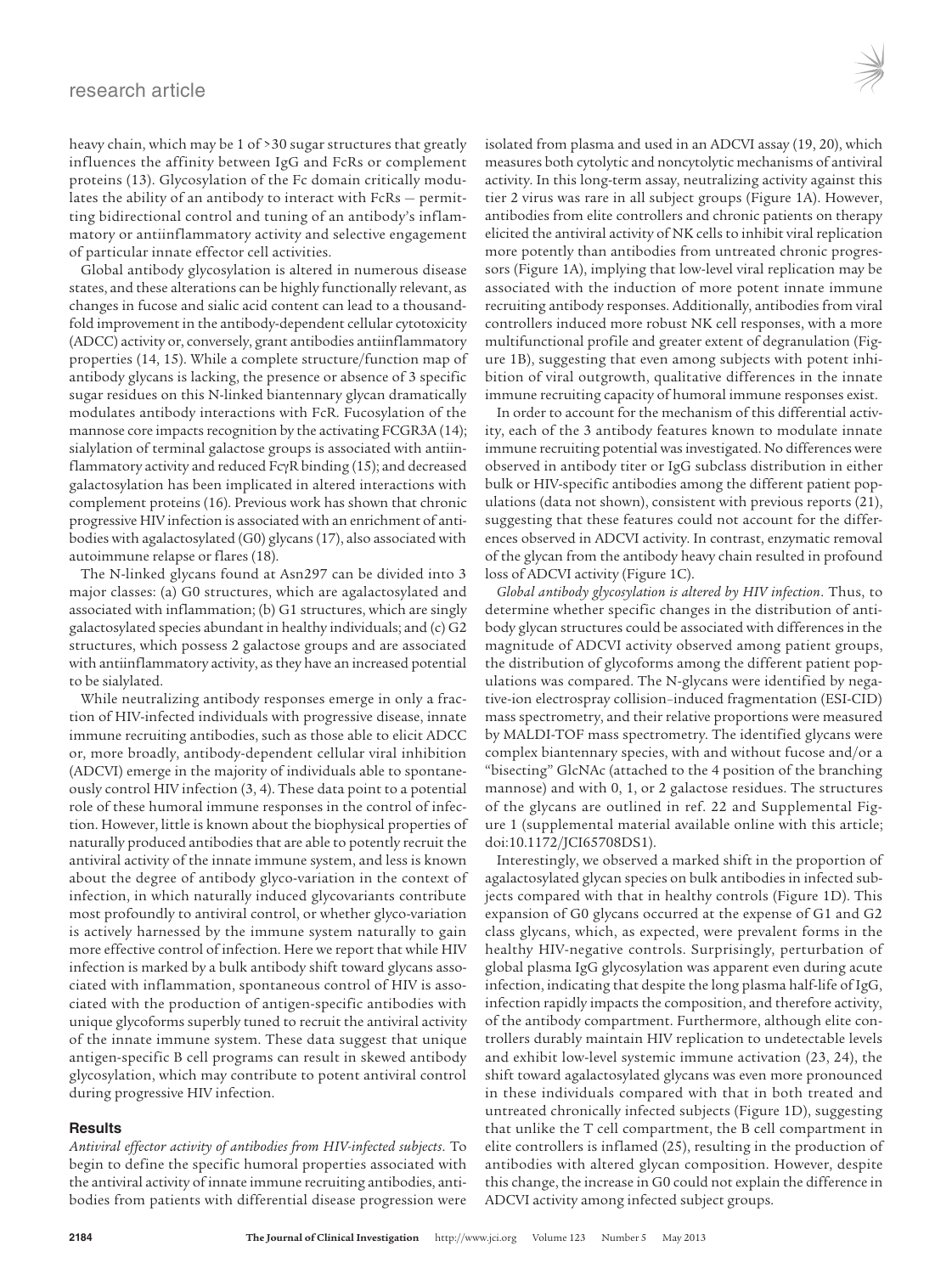

Effector function and global antibody glycosylation profiles. (**A**) Antibodies from HIV-infected subjects were examined for their ability to inhibit viral replication via neutralization (AB) or ability to recruit NK cells as effectors (NK + AB) in an ADCVI assay. Colored bars correspond to unique glycan structures. (**B**) NK cell degranulation (dot plot) and cytokine secretion were determined in the ADCVI assay. Pie charts depict the polyfunctional profile of antibody-mediated NK cell recruitment, including degranulating NK cells (CD107a, 1 function), IFN-γ secretion plus degranulation (2 functions), or IFN-γ plus TNF-α plus degranulation (3 functions). (**C**) Glycan dependence of ADCVI activity. Removal of antibody glycan with the endoglycosidase PNGaseF did not affect neutralization (AB), but ablated viral inhibition resulting from recruitment of NK cells as effectors (AB+). (**A**–**C**) Individual symbols represent each subject tested, and horizontal lines represent the median for a given group of clinically related subjects. (**D**) Global plasma IgG glycosylation profiles for all glycan structures (first panel), galactose content (second panel), and fucose content (third panel). neg, healthy controls; acute, acutely HIV-infected subjects; untx, untreated chronic progressors; tx, treated chronic progressors; ctr, controllers; F, fucosylated; nonF, nonfucosylated.

Because core  $\alpha$ 1-6-linked fucose has been implicated in potently modulating ADCC activity via altered affinity for FCGR3A, an activating FcγR expressed on NK and other innate cells (14, 26), we next sought to determine whether lack of fucose was associated with enhanced antibody effector activity and compared the overall levels of fucosylated and nonfucosylated antibodies among patient populations. While no difference was observed in the overall frequency of nonfucosylated glycoforms (Figure 1D), deconvolution of the fucosylated and nonfucosylated forms of each of the G0, G1, and G2 glycan forms revealed some differences in the frequency of nonfucosylated and branched glycan species among subject groups (Figure 2).

*HIV-specific antibodies exhibit potentiated glycan skewing*. To gain refined insight into the glycan changes specifically associated with the improved innate immune recruiting activity of antibodies from controllers and treated subjects observed in ADCVI assays, antigen-specific antibodies were affinity purified, and the glyco-variation on envelope-specific antibodies, likely involved in mediating this antiviral function, was determined. Significantly, the HIV-specific antibody compartment in all 3 patient groups showed evidence of both inflammation and increased inflammatory activity, exhibiting increases in nonfucosylated, G0, and G1 glycans, and decreases in the less activating, fucosylated G2F and G1F glycans (Figure 3A). Several subjects exhibited remarkable levels of nonfucosylated HIV-specific antibodies, with greater than 50% of envelope-specific antibodies lacking fucose. Additionally, there was a trend toward reduced sialylation of the HIV-specific antibodies (*P* = 0.09, unpaired *t* test; data not shown). This shift toward decreased fucose, galactose, and sialic acid on HIV-specific antibodies is consistent with a mechanism controlling glycosylation on an antigen-specific basis, rather than simply via global inflammatory signals.

Despite their significant activity differences, only minor differences in the total galactose or fucose content of HIV-specific antibodies were observed among subject groups, although agalactosylated glycans were somewhat enriched in the HIV-specific antibodies of elite controllers (Figure 3B).

However, when comparisons were made as to differences observed in bulk and HIV-specific antibodies within each subject group, controllers clearly exhibited more robust glyco-variation than chronic progressors (Supplemental Figure 2). Relative to bulk plasma IgG, the inflammatory nonfucosylated, G0, and G1 glycoforms were significantly enriched only in elite controllers, and antiinflammatory sialylated and G1F glycoforms were reduced (Figure 4A), consistent with the increased ADCVI activity observed in this population and indicative of more robust antigen-specific modulation of glycan in these subjects. Additionally, when HIV-specific antibody glycans were compared among sub-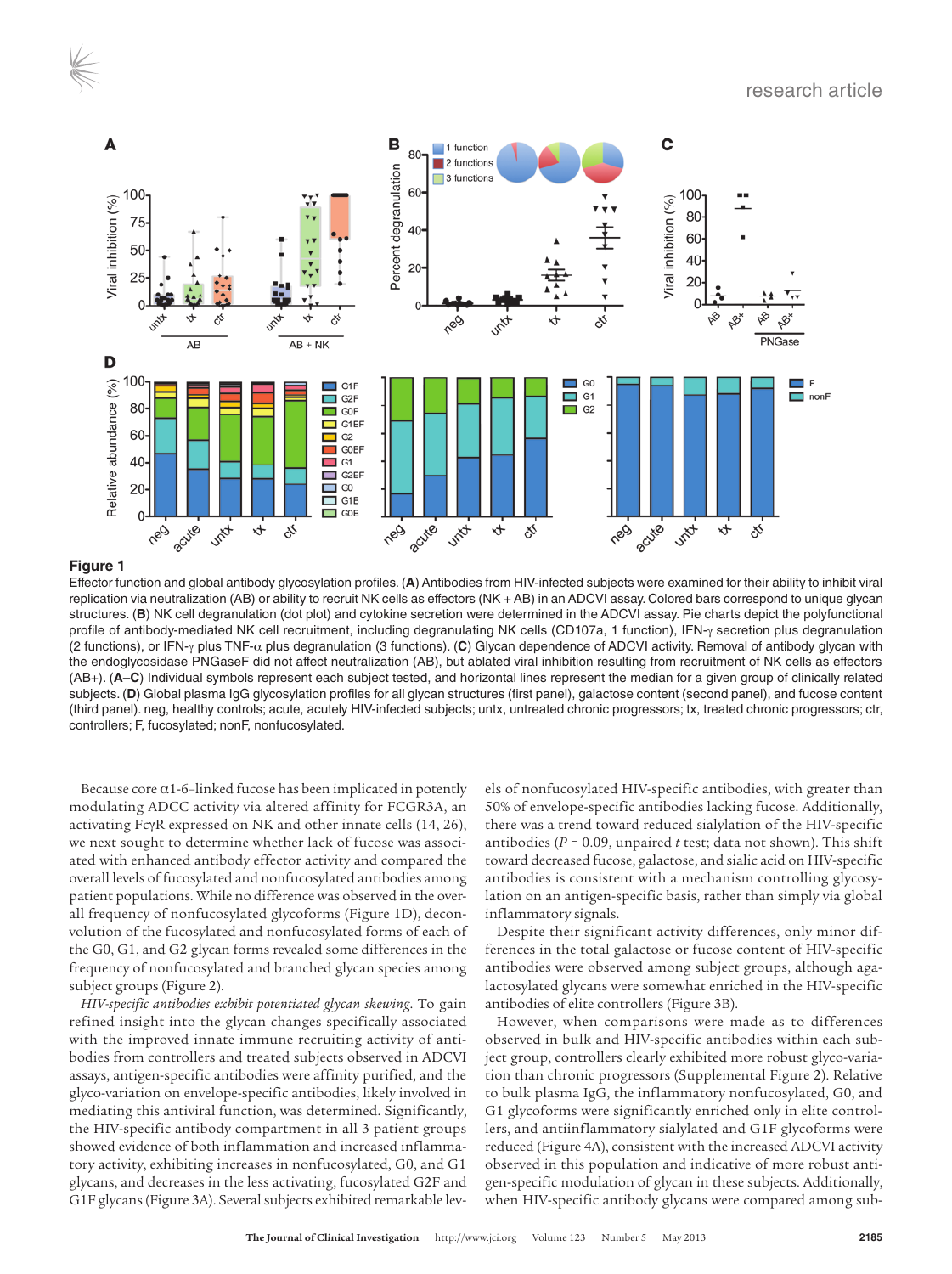## research article



#### **Figure 2**

Complete glycan prevalence data for bulk plasma IgG. Relative prevalences (%) of all observed glycoforms in HIV-negative, acute-infected, treated, and untreated subjects and HIV controllers. Colored underlays represent Tukey's bars and whiskers. In box-and-whisker plots, horizontal bars indicate the medians, boxes indicate 25th to 75th percentiles, and whiskers indicate 10th and 90th percentiles.

ject groups, elite controllers possessed significantly lower levels of G1F, G2F, and bigalactosylated glycans and higher levels of agalactosylated glycoforms on HIV-specific antibodies compared with untreated chronic progressors (Figure 4B). Because galactosylated glycoforms have the potential to be sialylated, these alterations in galactose content may covary with sialylation. Indeed, the trend toward reduced sialylation observed in controllers is consistent with such covariance, as can be readily observed in bulk glycans (Supplemental Figure 3).

Last, relative to uninfected controls, bisected glycans, previously associated with reduced incorporation of fucose and therefore exhibiting higher ADCC (27), were enriched in all infected subject groups, and this enrichment was most profound in treated subjects (Figure 2 and Figure 4B), potentially conferring an alternate route by which treated patients may regain some capacity to recruit NK cell–mediated antiviral control (Figure 1A). These data suggest that progressive HIV disease, marked by high-level viral replication, either persistently or prior to the initiation of antiretroviral therapy, results in a generalized production of more bisected glycans on both HIV-specific and total immunoglobulins and may offer an alternative strategy by which treated chronic progressors explore glycan structures to enhance ADCVI/ADCC activity.

*Antibody galactosylation is associated with antiviral activity*. Enrichment of agalactosylated glycans was associated with increased ADCVI, whereas bigalactosylated glycans were associated with reduced effector function (Figure 5, A and B, respectively). As a negative control, neutralization activity did not correlate with any glycan structures

(data not shown). Additionally, ADCVI activity correlated positively with binding to FCGR3A (Figure 5C). Despite the well-characterized affinity improvement of nonfucosylated glycans to FCGR3A, the correlation between ADCVI activity and the abundance of nonfucosylated glycoforms did not reach statistical significance, indicating that in the context of naturally raised antibodies, galactose levels may play a more significant role in ADCVI activity than the presence or absence of fucose. Because reduced galactosylation has not been associated with potentiated ADCC activity in monoclonal antibodies, the association observed here may reflect concomitant variations in the overall glycan structure, such as altered sialylation, as is implied by the reduced sialylation of HIV-specific antibodies and a relationship between galactose and sialic acid content (Supplemental Figure 3). However, others have shown that antibody affinity purification of IgG on FCGR3A resin favored G0 glycan enrichment by 10%, whereas both G1 and G2 glycoforms were decreased by 10% and 20%, respectively (28), consistent with a FCGR3A preference for G0 antibody glycans. Moreover, to confirm the biophysical interaction of agalactosylated glycans with FCGR3A, antibody samples from 4 subjects were enzymatically treated with a galactosidase, resulting in increased G0 glycan and decreased G2 content (Figure 5, D and E). When the ability of these antibodies to bind to FCGR3A conjugated to a Luminex bead was assessed, the enzyme-treated pool exhibited significantly higher binding (Figure 5F), whereas no impact on FcgR1 binding was observed (data not shown), strongly supporting a preferential physical interaction between FCGR3A and agalactosylated antibodies.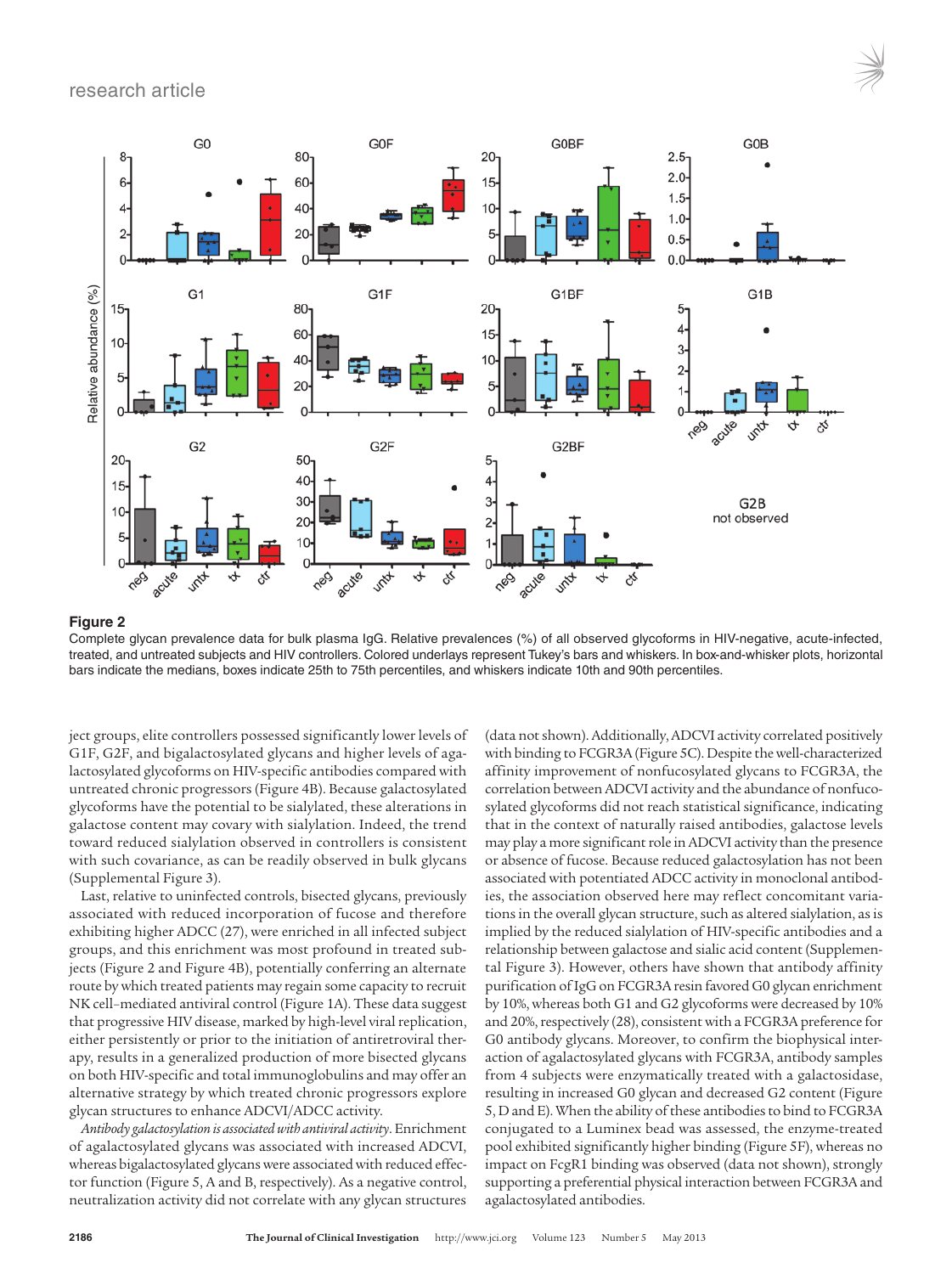

HIV-specific antibodies exhibit dramatically inflammatory glycosylation profiles. (**A**) Relative prevalence of glycans on bulk plasma and antigen-specific antibodies. Statistical analysis was performed using Wilcox matched-pairs signed-rank test. NF, nonfucosylated. \*\**P* < 0.005; \*\*\**P* < 0.0005. (**B**) Glycosylation profiles of HIV-specific antibodies for all glycan structures (first panel), galactose content (second panel), and fucose content (third panel).

*B cell glycosyltransferase expression is consistent with antibody glycan alterations*. To probe the mechanism underlying differential glycosylation among these subject groups, transcriptional profiling of glycosyltransferases (GTs) and glycosidases associated with the antibody glycan was performed. Expression of 16 GTs (Supplemental Table 2) that may be involved in the biosynthesis of N-linked glycans was determined. When a classifier was trained with 5-fold cross-validation using this data set, it was able to use GT expression data to correctly predict whether a subject was

infected or uninfected, averaging better than 85% accuracy. When applied to further distinguish among infected classes, a classifier differentiated among controllers, untreated subjects, and HIV-negative individuals with better than 70% accuracy on average but poorly resolved treated subjects and assigned the majority of these subjects to the controller class (data not shown). Indeed, the similarity in GT profiles between treated subjects and controllers is consistent with the glycosylation data reported here. Untreated subjects expressed higher levels of GT transcripts associated with



#### **Figure 4**

Comparative glycan profiles of bulk plasma and HIV-specific antibodies in each HIV-positive subject class. (**A**) Significant differences observed between bulk and HIV-specific antibodies within each subject group. (**B**) Significant differences observed in HIV-specific antibodies among subject groups. In box-and-whisker plots, horizontal bars indicate the medians, boxes indicate 25th to 75th percentiles, and whiskers indicate 10th and 90th percentiles. Dots outside of box plots represent outliers. \**P* < 0.05.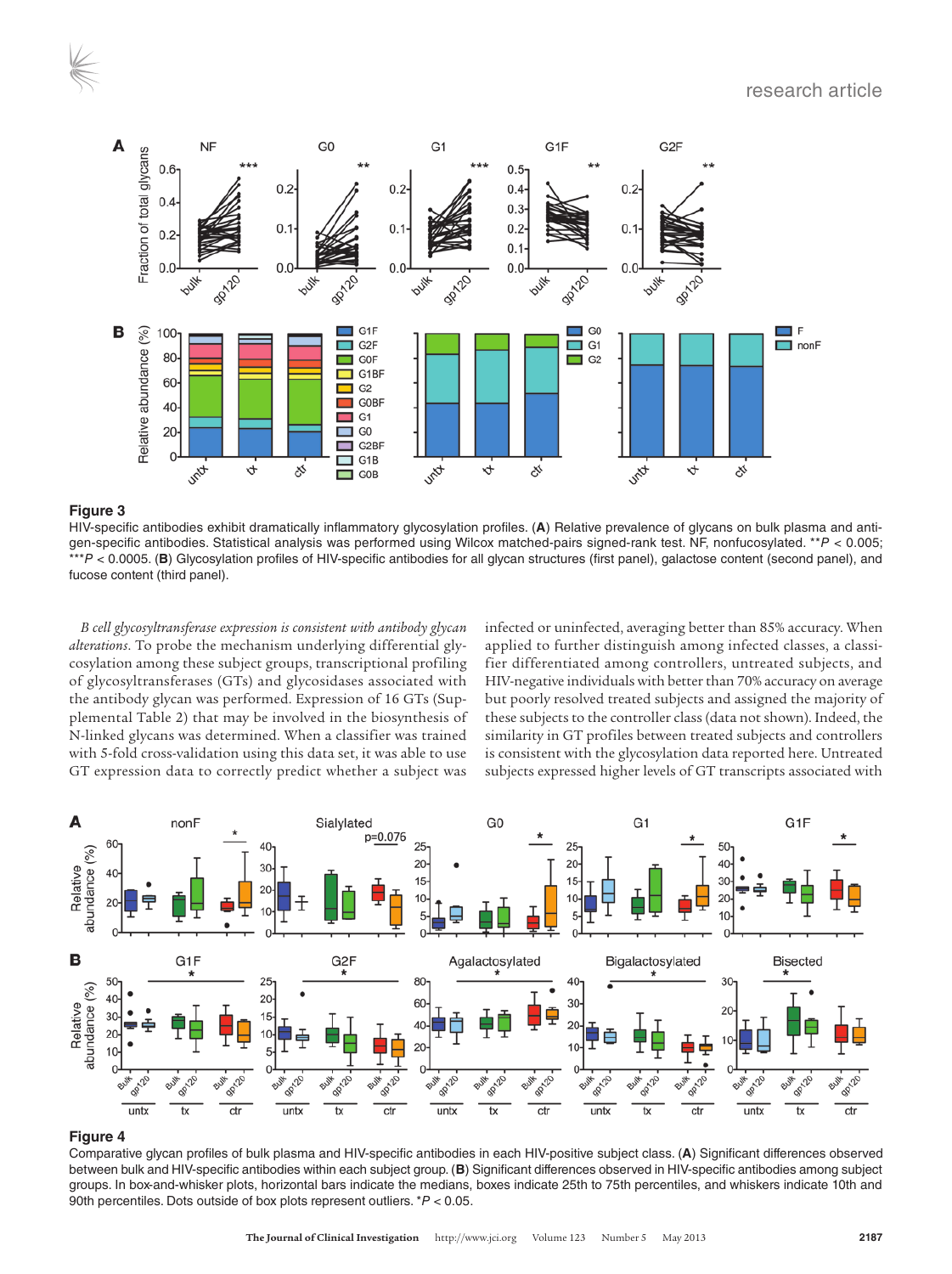

Antiviral activity is associated with specific glycoforms and FCGR3A binding. (**A**) Total agalactosylated (G0 class) glycans prevalence correlates positively with ADCVI activity. (**B**) Bigalactosylated (G2 class) glycans prevalence correlates negatively with NK cell ADCVI activity. (**C**) Bulk plasma antibody affinity for FCGR3A, measured as Biacore response units, correlates positively with ADCVI activity. (**D**) Impact of enzymatic treatment with a galactoside on agalactosylated glycan and (**E**) bigalactosylated glycan content. (**F**) Binding of treated and untreated antibody samples to FCGR3A beads. (**A**–**C** and **F**) Individual symbols represent each subject tested, and horizontal lines represent the median for a given group of clinically related subjects.

the constitutive components of the glycan, including *MGAT1*, *MGAT2*, and *ALG2* (Figure 6A), which may reflect the hypergammaglobulinemia present in this population. Expression of the fucosyltransferase responsible for core fucosylation, *FUT8*, was decreased in controllers and treated progressors relative to that in untreated progressors (Figure 6B), while the fucosidase, *FUCA2*, was enriched in controllers and untreated subjects (Figure 6B). While the biological relevance of *FUCA2* expression in B cells is unproven, these expression patterns are nonetheless consistent with the observation of decreased fucosylation in HIV-infected subjects. Expression changes in galactose transferases were also observed (Figure 6C), with HIV-infected subjects exhibiting significantly lower expression of one or both galactose transferases studied. Overall, the alterations in GT expression were consistent with the hypergammaglobulinemia (Figure 6A), decreased fucosylation (Figure 6B), and decreased galactosylation (Figure 6C) observed in the antibodies of infected subjects. Further study of GT expression in HIV-specific B cells is likely to yield additional insight into B cell modulation of antibody activity.

#### **Discussion**

The complexity of antibody functions mediated through FcRs belies the ability of the humoral immune system to tightly regulate recruitment of innate effector cells to rapidly clear the antigens to which they are bound. While only a subset of individuals with progressive HIV infection are able to mount neutralizing antibody activity, individuals that spontaneously control HIV infection generally produce antibodies with a robust capacity to recruit the antiviral activity of the innate immune system, suggesting that innate immune recruiting antibodies, rather than neutralizing antibody responses, may be vital in antiviral control. Therefore, efforts to better understand the characteristics of naturally induced innate immune recruiting antibodies may provide novel information to help improve the functional quality of vaccine-induced antibodies. Significantly, antibodies from HIV-infected subjects vary dramatically in their ability to recruit the cytotoxic functions of NK cells, and these differences could not be attributed to either titer or IgG subclass. Intriguingly, suppression of viral replication, whether spontaneous or mediated by antiretroviral therapy, was associated with more potent effector activity, indicating that specific and global inflammatory cues likely have a complex role in determining antibody glycosylation.

While alterations in antibody glycosylation are present in numerous disease states, we were surprised to find here that (a) despite its long plasma half-life, global plasma IgG glycosylation was significantly perturbed during acute infection; and (b) antibodies from elite controllers, whose plasma generally does not exhibit traditional markers of inflammation, exhibited the most profound IgG glycan skewing. The impact of these global glycosylation changes on humoral immunity is unknown. Furthermore, we found that glycosylation patterns were different between bulk plasma antibody and HIV-specific fractions, indicating that the immune system has evolved means to both globally and specifically, in an antigen-dependent manner, shift antibody function. Defining the signals responsible for the modulation of glycosylation in both global and disease-specific antibody repertoires is likely to be of great clinical relevance in disease states in which antibodies play either protective or pathological roles.

Given the dramatic activity differences in cell-based assays, glycan modulation among subject groups was surprisingly small, leading to the possible conclusion that subtle glycan modulation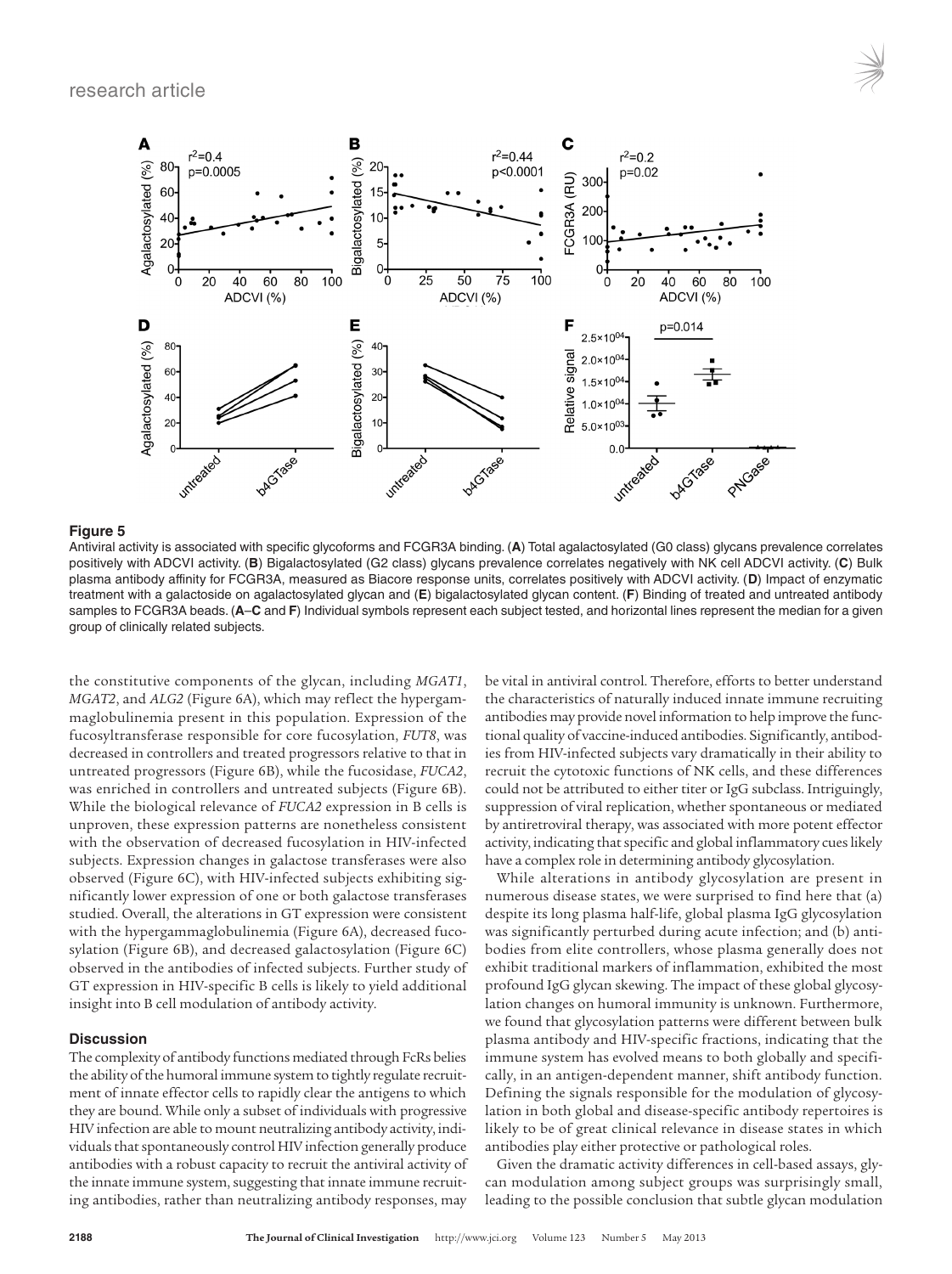

Transcriptional profiling of GTs and glycosidases relevant to IgG glycans in peripheral B cells. (**A**) GTs involved in synthesis of all antibody glycans, the *MGAT1* and *MGAT2* enzymes involved in the conversion of oligomannose to complex N-glycans and *ALG2* involved in initiating N-linked glycosylation, were upregulated in untreated subjects. (**B**) Fucosyltransferase *FUT8* expression was increased in untreated progressors, while fucosidase *FUCA2* was increased in controllers and untreated progressors. (**C**) Galactose transferases *B4GALT1* and *B4GALT3* were decreased in HIV-infected subjects. The *y* axis represents transcript expression relative to a housekeeping gene. Individual symbols represent each subject tested, and horizontal lines represent the median for a given group of clinically related subjects. \**P* < 0.05; \*\**P* < 0.005; \*\*\**P* < 0.0005.

may lead to significant activity differences, with minor glycan species capable of playing a significant role in overall antibody effector function. This possibility is consistent with other studies in which minor glycan species have been found to be responsible for overall antibody activity (29). Alternatively, because the experimental methods used here could not simultaneously define either the subclasses associated with each glycan structure or assign both Fc glycans present on a given antibody molecule, it is possible that if this level of resolution were possible, perhaps more dramatic differences among subject groups would have been apparent. Furthermore, while some generally applicable principles regarding the effector function of glycans have been determined in studies of monoclonal antibodies, such as the role of fucose in modulating ADCC activity, the context in which these saccharides are present may be important — with fucose having a greater or lesser effect in the context of G0, G1, G2, or bisected glycan chains.

Despite these limitations, a clear association between galactose levels and ADCVI activity was observed. This association was surprising in that increased galactosylation has tended to drive better ADCC in recombinantly produced monoclonal antibodies (26). While there are a number of plausible explanations for this discrepancy, the simplest is that, in naturally produced antibodies, galactosylation covaries with differential sialylation, as sialic acids are incorporated via linkages to terminal galactose groups. Recombinant monoclonal antibodies, typically secreted from animals, and non–B cell types may not exhibit the same covariation in galactose and sialylation or may differ in isomerization patterns due to inherent differences in GT expression or antibody trafficking and processing in the endoplasmic reticulum. Similarly, covariation of oligomannose intermediates may be a confounding factor in studies of recombinant antibodies, whereas these high mannose forms known to have improved ADCC activity are extremely rare in naturally expressed human antibodies. Alternatively, antibody galactosylation has recently been associated with antiinflammatory activity following FcgR ligation via interactions with additional binding partners (30). However, here we show that beyond associated minor glycan species changes, agalactosylated antibodies themselves may have an enhanced capacity to bind to FCGR3A, potentially resulting in more potent ADCC/ADCVI activity.

Alterations in antibody glycosylation ultimately result from altered glycan biosynthesis on a cellular level, likely due to changes in the expression of enzymes involved in N-linked glycan biosynthesis or due to the rate of antibody transit through the endoplasmic reticulum prior to secretion. HIV infection was associated with significant shifts in the expression of several GTs and glycosidases, which are involved in multiple steps of glycan synthesis, consistent with the production of a larger population of agalactosylated antibodies. Moreover, elite controllers exhibit an enzyme expression profile marked by changes in enzyme expression, likely resulting in the production of a larger fraction of nonfucosylated antibodies, suggesting that distinct inflammatory cues or differences in the mechanism of B cell priming or education may result in the skewed expression of the enzymes involved in tuning antibody Fc effector functions. Ultimately, understanding the mechanism by which these enzymes are regulated, particularly in HIV-specific B cells, may provide opportunities to begin to define novel strategies by which vaccines could elicit more antiviral innate immune recruiting antibodies.

Overall, we believe these studies highlight the first example of skewed glycosylation of disease-specific antibodies in HIV infection and, more importantly, that these shifts are regulated by both general inflammatory cues as well as antigen-specific fine adjustments, resulting in the production of antibodies with enhanced effector functions. However, whether antibody glycosylation can be regulated permanently in memory B cells or long-lived plasma cells provides an exciting prospect for future vaccine efforts aimed at potentiating the functional capacity of vaccine-induced antibody responses.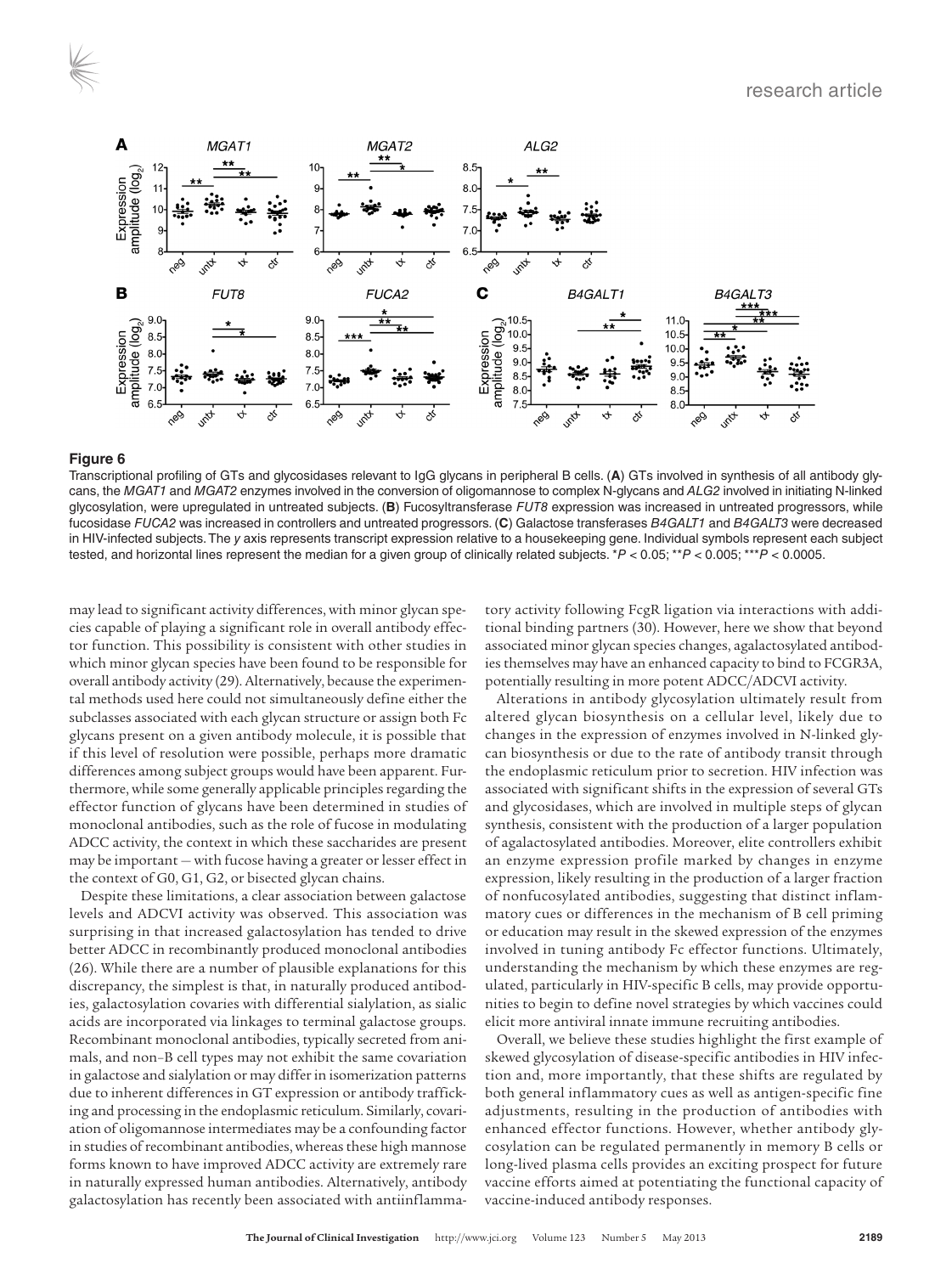#### **Methods**

*Subjects*. A total of 90 subjects, including 10 acute/early HIV-infected individuals, 24 chronically infected individuals off therapy, 24 chronically infected subjects receiving treatment, 22 controllers, and 10 HIV-negative individuals, were recruited for antibody analysis studies. The 10 acute/ early HIV-infected subjects, defined as p24-antibody negative or Western blot indeterminate, were recruited within the first 5 months of infection and were followed longitudinally in the absence of antiretroviral therapy. GT expression analysis was conducted on a second group of 61 subjects, and subject characteristics for each study group are reported in Supplemental Table 1. The local and Massachusetts General Hospital Institutional Review Boards approved the study, and each subject provided written informed consent for participation in the study.

*Antibody purification*. Bulk IgG was purified from 200 μl of plasma using a Melon Gel IgG Purification Kit (Thermo Scientific). Briefly, the resin was washed twice with Melon Gel buffer and incubated with diluted plasma on a rotator for 5 minutes to allow for the binding of plasma proteins. Antibodies were spun through the resin, and the concentration was calculated using a Nanodrop spectrophotometer (Thermo Scientific). Following IgG purification, HIV-specific antibodies were affinity purified using a custom amino-link (Pierce) gp120 resin. Each microcolumn was conjugated with 100 μg gp120 (Immune Technologies) according to the manufacturer's protocol. Conjugation efficiency was determined to be at least 50% for all columns prepared. Each column was used to process IgG from a single subject. Briefly, purified subject IgG (2–10 mg) was incubated with the resin prior to washing and low pH elution. Eluted antibodies were immediately neutralized. Analysis was performed to verify that brief acid exposure did not alter glycan composition and that gp120 was not released from the resin. Antibodies titers were determined by ELISA as described previously (21), and enrichment of gp120-specific antibodies was confirmed by ELISA.

*ADCVI assay*. The capacity of plasma antibodies to recruit the antiviral activity of NK cells and suppress viral replication was measured using an ADCVI assay (20). Briefly, PBMCs from an HIV-1–negative donor were cultured with a CD3/8 bispecific antibody (0.3 μg/ml) for 4 days in the presence of 50 U/ml IL-2 (NIH) to produce activated CD4+ T cells. On the fourth day, the CD4<sup>+</sup> T cells were infected at an MOI of 0.01 with an R5 viral strain (JRCSF). In parallel, NK cells were purified from the same donor using negative selection (RosetteSep; Stem Cell Technologies). The purified IgG was added to the CD4+ T cells (10 μg/ml) in duplicate, and NK cells were added to one of the duplicate wells. The supernatant was collected on day 7, and the level of inhibition was quantified as the difference in p24 produced in wells containing antibodies/effectors compared with wells containing CD4<sup>+</sup> T and NK cells alone. Each data point represents the average of 3 independent experiments using different autologous effector/target donors. Supplemental Figure 4 presents the reproducibility of this ADCVI assay across multiple donors assessed on different days. To reduce inhibition due to NK cells alone, only KIR3DS1– donor cells were used (31). A subset of antibody samples were treated with PNGaseF (New England Biolabs) to remove N-linked glycans, as previously described (32). The presence of inactivated PNGaseF did not affect the ADCVI assay results.

*Antibody-induced NK cell degranulation assay*. Intracellular cytokine staining was used to determine whether the IgG purified from the plasma of acutely infected subjects exhibited a differential capacity to promote NK cell cytokine secretion and/or degranulation as a surrogate for NK cell cytolysis (19). Briefly, activated CD4+ T cells were prepared as described for the ADCVI assay. In parallel, NK cells were purified by negative selection and cultured in media supplemented with 50 U/ml IL-2 for 4 days. On day 4, the CD4<sup>+</sup> T cells were infected with a VSV-pseudotyped R5

virus (JRCSF) for 2 hours and then cultured for an additional 2 days. On day 6, CD4+ T cells were then counted and split into duplicate FACS tubes. The purified IgG was added at 50 μg/ml to each duplicate tube, and NK cells were added to one of the tubes at an effector to target ratio of 1:1. Anti-CD107a-PECy5 (20 μl/ml; BD Biosciences), Brefeldin A (0.5 μg/ml; Sigma-Aldrich), and Golgi-stop (0.3 μg/ml; BD Biosciences) were added, and the tubes were incubated for 6 hours at 37°C. NK cells, either alone or in the presence of uninfected CD4<sup>+</sup> T cells, were used as a negative control, and NK cells stimulated with PMA/ionomycin (1 μg/ml) were used as a positive control. Following incubation, the samples were stained with anti-CD3-Pacific Blue, anti-CD56-PE-Cy7, and anti-CD16- APC-Cy7 (BD Biosciences) to define NK cells; fixed; permeabilized (FIX-A/B, Caltag/Invitrogen); and then stained with anti-IFN-γ-FITC and anti-TNF-α-Alexa 700 (BD Biosciences). The cells were then resuspended in 100 μl 2% paraformaldehyde-PBS, and data were acquired on a BD LSRII. The proportion of degranulated or cytokine-secreting NK cells was then calculated as follows: (percentage of cells that were positive for the marker of interest / percentage of cells that responded to PMA/ ionomycin) × 100. The background level of NK cell activation by HIV-infected autologous cells was subtracted from the experimental values, and a response was considered positive if the proportion of CD107a-expressing or cytokine-positive cells following stimulation was at least 2-fold greater than the mean of the no plasma controls. Supplemental Figure 5 presents the correlation of ADCVI assay results presented in this study with NK cell degranulation and cytokine secretion.

*Fc*γ*RIIIa/antibody affinity assays*. Surface plasmon resonance was used to measure the strength of the antibody-FCGR3A interaction. Wells on a Biacore CM5 research-grade chip were coated with 5 μg recombinant FcγRIIIa or a control protein (*Staphylococcal* enterotoxin B, Sigma-Aldrich). Purified bulk IgG was diluted to a concentration of 0.2 μg/ml, and the binding affinity was calculated as the peak relative units of binding for each antibody sample normalized to control protein binding. Binding of the monoclonal IgG1 b12 antibody was used as a positive control, and the mutant LALA b12 variant (provided by Dennis Burton, The Scripps Research Institute, La Jolla, California, USA), with impaired FcR binding activity, was used as a negative control.

*Generation of G0 antibodies*. To generate hypogalactosylated antibody, IgG (10 ml of 0.250 mg/ml) was isolated from healthy donor plasma using protein G beads (GE Healthcare) and incubated overnight at 37°C in neuraminidase (500 U/ml, New England Biologicals), as per manufacturer instructions. The solution containing desialyated IgG was supplemented with NaCl to a final concentration of 100 mM and incubated overnight at 37°C with β-1,4-galactosidase (20 U/ml, New England Biologicals) 3 times. Galactose content was determined by HPLC (33).

*FCGR3A binding activity*. A customized Luminex assay was developed in which recombinant FCGR3A was covalently conjugated to magnetic beads and incubated in antibody over a dilution range, and bound antibody was quantified with phycoerythrin-conjugated mouse anti-human IgG, in an adaptation of a previously described protocol (34). Binding of a series of Fc domain amino acid point mutants was used to validate that signal in this assay correlated with binding affinity (data not shown).

*Glycan analysis by mass spectrometry*. Enzymatic release of N-linked glycans was performed according to the method of Küster (35). Oligosaccharides were released from bands containing approximately 10 μg target glycoprotein that was excised from Coomassie blue–stained reducing SDS-PAGE gels, washed with alternating water and acetonitrile, and dried in a vacuum centrifuge, followed by rehydration with 100 units/ml of PNGase F (New England Biolabs) and incubation for 12 hours at 37°C. The enzymatically released N-linked glycans were eluted with water. Aqueous solutions of the glycans were cleaned with a Nafion 117 membrane.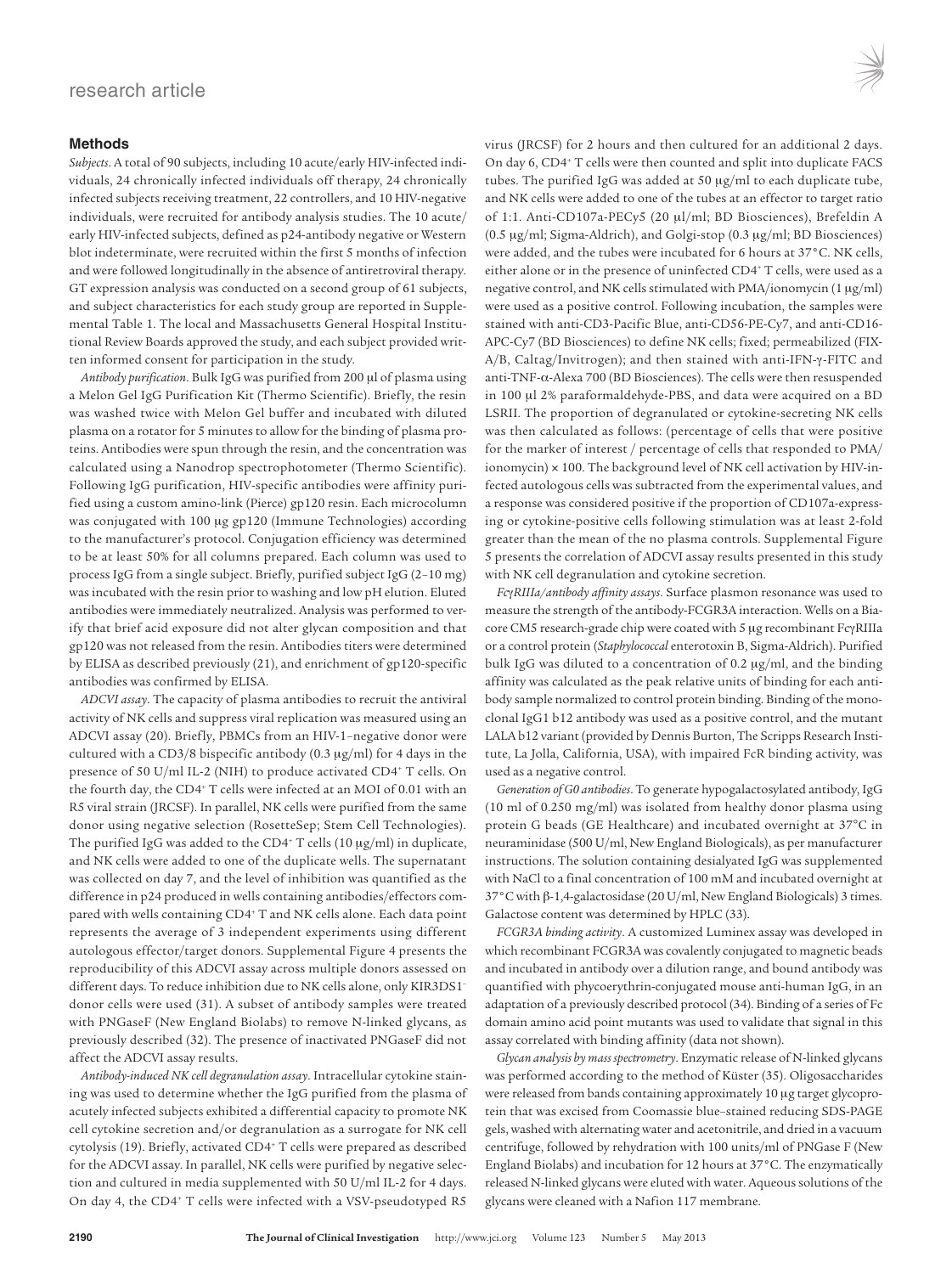Positive-ion MALDI-TOF mass spectra were recorded with a Shimadzu AXIMA TOF2 MALDI-TOF/TOF instrument (Shimadzu-Kratos) fitted with delayed extraction and a nitrogen laser (337 nm). The acceleration voltage was 20 kV; the pulsed extraction was optimized for *m/z* 1,700. Samples were prepared by adding 0.5 μl of an aqueous solution of the sample to the matrix solution (0.3 μl of a saturated solution of 2,5-dihydroxybenzoic acid in acetonitrile) on the stainless steel target plate and allowing it to dry at room temperature. The sample/matrix mixture was then recrystallized from ethanol.

Negative-ion ESI mass spectrometry was performed with a Waters Synapt G2 quadrupole-ion mobility-TOF (Q-IMS-TOF) mass spectrometer (Waters MS Technologies) for samples with sufficient material remaining. Sample were dissolved in 1:1 (v/v) water/methanol (8 μl), 1 μl of a 1 M solution of ammonium phosphate was added, and the samples were spun at 3,000 *g* in a bench centrifuge for 1 minute. Sample introduction into the mass spectrometer was via Waters thin-wall nanospray capillaries. The ion source temperature was maintained at 120°C, and fragmentation was performed, with argon, in the instrument's transfer cell. The collision energy was adjusted according to the mass of the parent ions to give an even distribution of fragments across the mass range. Instrument control and data processing were performed with Waters MassLynx software, version 4.1. Fragmentation spectra were interpreted as described by Harvey et al. (36–39).

*GT expression profiling*. CD3–CD19+CD27+ cells were separated by magnetic separation (Miltenyi Biotec), and the transcriptional profile of these peripheral B cells was determined using Illumina HumanHT-12 whole-genome expression BeadChips. Briefly, following incubation with magnetic microbeads, cells were thoroughly washed, and a minimum of  $5 \times 10^5$ pure B cells from each subject was resuspended in RNA later. RNA was extracted using the Qiagen RNeasy Kit (Qiagen). Then, 200 ng of total RNA was amplified using the Ambion Illumina TotalPrep RNA Amplification Kit, and 1,500 ng of the amplified cDNA was hybridized overnight to the BeadChip. After a series of washes, BeadChips were read using the Illumina BeadStation. The resulting images were analyzed using the Illumina BeadStudio software, and internal controls were evaluated for each sample to quality control the data. Data from the samples that passed chip processing quality control was exported and normalized, and expression for a set of 16 GTs with possible activities relevant to the antibody N-linked glycan, as described by the Korean Encyclopedia of Genes and Genomes (KEGG) database (40, 41), was extracted. Data presented represent expression amplitude (log<sub>2</sub>).

*Subject classification analysis*. Three commonly used methods were selected to analyze the information content of the GT expression data set in terms

- 1. Rerks-Ngarm S, et al. Vaccination with ALVAC and AIDSVAX to prevent HIV-1 infection in Thailand. *N Engl J Med.* 2009;361(23):2209–2220.
- 2. Haynes BF, et al. Immune-correlates analysis of an HIV-1 vaccine efficacy trial. *N Engl J Med.* 2012;366(14):1275–1286.
- 3. Baum LL, et al. HIV-1 gp120-specific antibody-dependent cell-mediated cytotoxicity correlates with rate of disease progression. *J Immunol.* 1996;157(5):2168–2173.
- 4. Forthal DN, Landucci G, Keenan B. Relationship between antibody-dependent cellular cytotoxicity, plasma HIV type 1 RNA, and CD4+ lymphocyte count. *AIDS Res Hum Retroviruses.* 2001; 17(6):553–561.
- 5. Asmal M, et al. Antibody-dependent cell-mediated viral inhibition emerges after simian immunodeficiency virus SIVmac251 infection of rhesus monkeys coincident with gp140-binding antibodies and is effective against neutralization-resistant viruses. *J Virol.* 2011;85(11):5465–5475.
- 6. Hidajat R, et al. Correlation of vaccine-elicited systemic and mucosal nonneutralizing antibody

of its ability to predict patient class, including a naive Bayes (NB) classifier, linear discriminant analysis (LDA), and a linear-kernel support vector machine (SVM) approach with a voting mechanism combining binary classifiers for multiclass classification. The classifiers were implemented in the R programming language (42), using the e1071 package. Classification analysis was conducted using a subset of the GTs identified by the Boruta algorithm (43) as features relevant to discriminating among these subject classes. Features identified as relevant to resolving infected versus uninfected subjects were the expressions of B4GALT4, MGAT2, MGAT4A, and FUCA2. Features with value in resolving all subject classes included ALG2, B4GALT1, B4GALT3, MGAT2, MGAT3, MGAT4A, and FUCA2. The predictive performance of each classifier was assessed with 100 replicates of 5-fold cross validation. Each of the 3 methods (NB, LDA, and SVM) gave similar performance results.

*Statistics*. An ANOVA with a post-hoc Tukey's test was used to test for differences in the mean among several populations. Spearman correlations were used to examine the interrelatedness of different parameters. *P* values less than 0.05 were considered significant.

#### **Acknowledgments**

This work was supported by the NIH (R01 AI080289) and the Bill and Melinda Gates Foundation (43307): "HIV Controllers: Implications for Vaccine Design." M.E. Ackerman was supported by an NIH Harvard University Center for AIDS Research Postdoctoral Fellowship (P30 AI060354-07). I. Choi was supported by NSF grant IIS-0905206. We thank both the International AIDS Vaccine Initiative (IAVI) and the Oxford Glycobiology Institute endowment for financial support. We are particularly grateful to IAVI for an equipment grant to purchase a MALDI mass spectrometer and to Professor J. Scrivens, University of Warwick, for access to the Synapt G2 mass spectrometer. A. Ercan was supported by the Arthritis National Research Foundation and by NIH K12 HD51959. P.A. Nigrovic was supported by the Cogan Family Fund and by NIAID R21-99435.

Received for publication July 9, 2012, and accepted in revised form February 7, 2013.

Address correspondence to: Galit Alter, 400 Technology Square, Cambridge, Massachusetts 02142, USA. Phone: 857.268.7003; Fax: 857.268.7142; E-mail: galter@partners.org.

activities with reduced acute viremia following intrarectal simian immunodeficiency virus SIVmac251 challenge of rhesus macaques. *J Virol.* 2009;83(2):791–801.

- 7. Florese RH, et al. Contribution of nonneutralizing vaccine-elicited antibody activities to improved protective efficacy in rhesus macaques immunized with Tat/Env compared with multigenic vaccines. *J Immunol.* 2009;182(6):3718–3727.
- 8. Nimmerjahn F, Ravetch JV. Fc-receptors as regulators of immunity. *Adv Immunol.* 2007;96:179–204.
- 9. Strohmeier GR, Brunkhorst BA, Seetoo KF, Bernardo J, Weil GJ, Simons ER. Neutrophil functional responses depend on immune complex valency. *J Leukoc Biol.* 1995;58(4):403–414.
- 10. Powell MS, Hogarth PM. Fc receptors. *Adv Exp Med Biol.* 2008;640:22–34.
- 11. Shaw GM, Aminoff D, Balcerzak SP, LoBuglio AF. Clustered IgG on human red blood cell membranes may promote human lymphocyte antibody-dependent cell-mediated cytotoxicity. *J Immunol.* 1980;125(2):501–507.
- 12. Schroeder HW Jr, Cavacini L. Structure and func-

tion of immunoglobulins. *J Allergy Clin Immunol.* 2010;125(2 suppl 2):S41–S52.

- 13. Lux A, Nimmerjahn F. Impact of differential glycosylation on IgG activity. *Adv Exp Med Biol.* 2011;780:113–124.
- 14. Shields RL, et al. Lack of fucose on human IgG1 N-linked oligosaccharide improves binding to human Fcgamma RIII and antibody-dependent cellular toxicity. *J Biol Chem.* 2002; 277(30):26733–26740.
- 15. Anthony RM, Ravetch JV. A novel role for the IgG Fc glycan: the anti-inflammatory activity of sialylated IgG Fcs. *J Clin Immunol.* 2010;30(suppl 1):S9–S14.
- 16. Lund J, Takahashi N, Pound JD, Goodall M, Jefferis R. Multiple interactions of IgG with its core oligosaccharide can modulate recognition by complement and human Fc gamma receptor I and influence the synthesis of its oligosaccharide chains. *J Immunol.* 1996;157(11):4963–4969.
- 17. Moore JS, et al. Increased levels of galactose-deficient IgG in sera of HIV-1-infected individuals. *AIDS*. 2005;19(4):381–389.
- 18. Troelsen LN, et al. IgG glycosylation changes and